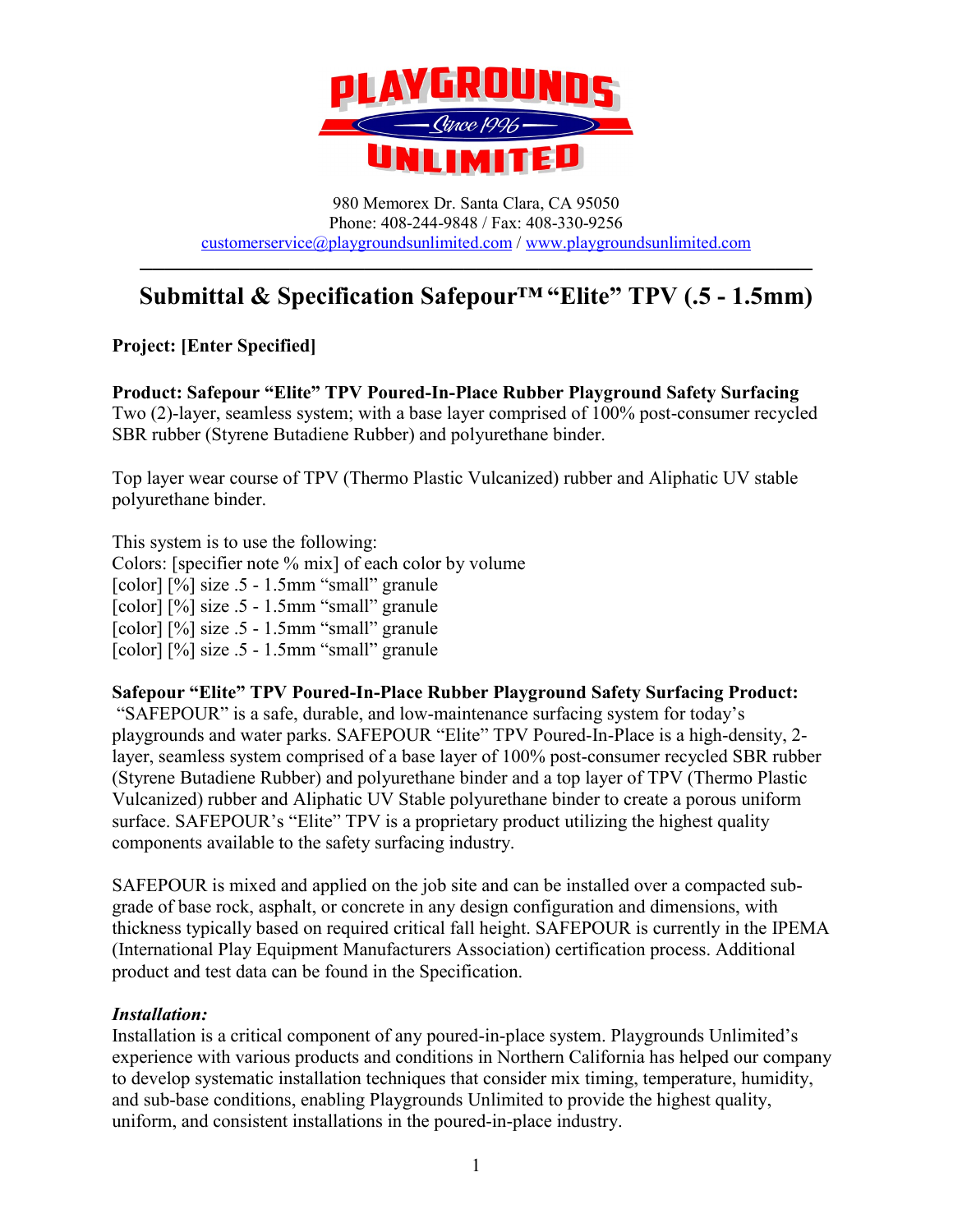

# **Colors for Safepour™ "Elite" TPV (.5 - 1.5mm):**

Designed for indoor and outdoor safety surface play areas, offers superior UV stability and is currently available in a wide range of colors**.**



Use the PIP color mixer at<https://www.rosehilltpv.com/rosehill-tpv-products/colour-mixer/> for ideas of what your color blend of choice might be. Premium and custom colors may have extended lead times as long as 8- to 12-weeks.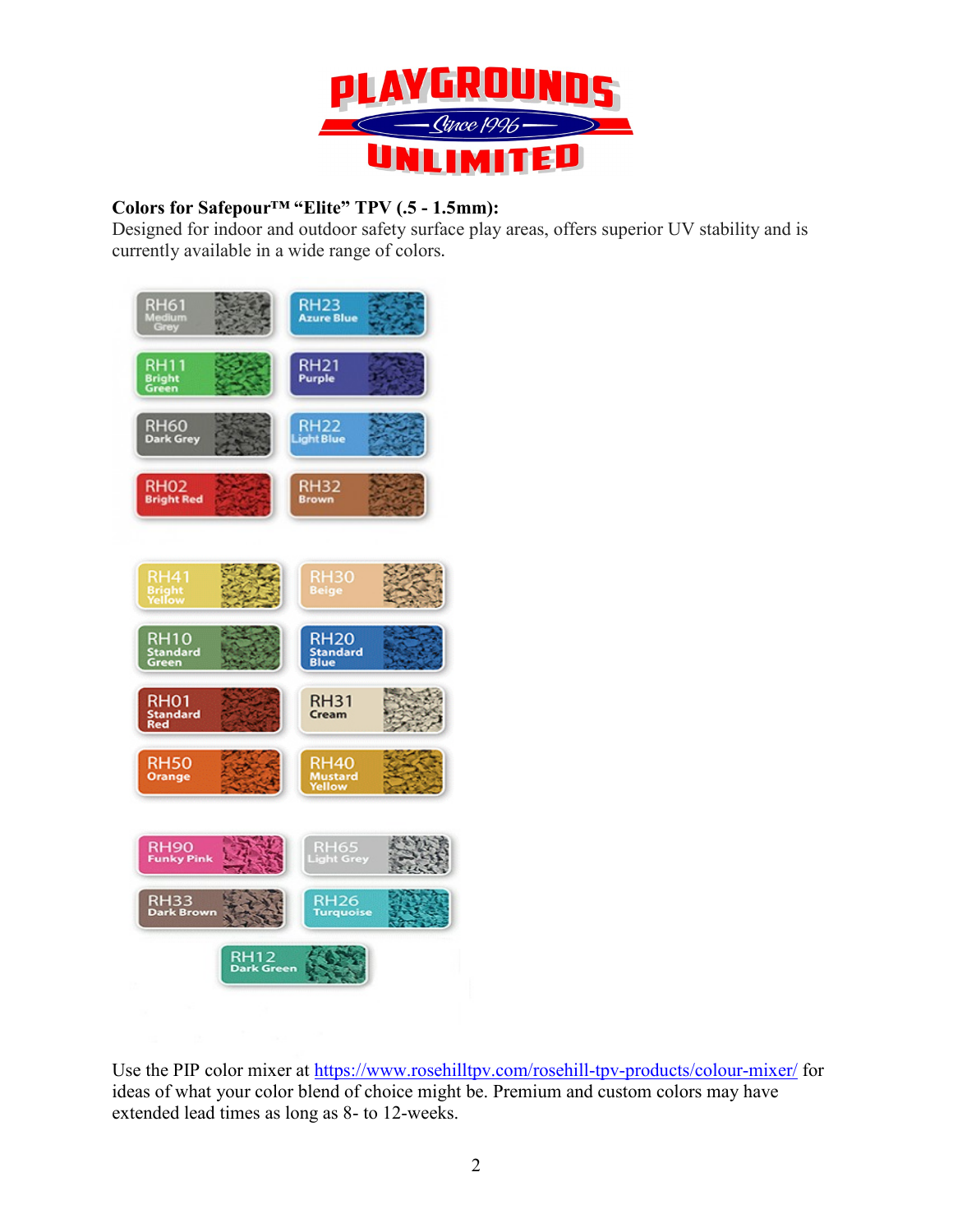

**Safepour™ "Elite" TPV Specification**

# **–––––––––––––––––––––––––––––––––––––––––––––––––––––– Safepour™ "Elite" TPV 2-Layer Poured-In-Place Rubber Playground Safety Surfacing Specification**

# **PART 1 – General**

# **1.01 POURED-IN-PLACE RUBBER PLAYGROUND SURFACING**

Safepour playground surfacing is a two (2)-layer, seamless system comprised of a base layer of 100% post-consumer recycled SBR rubber (Styrene Butadiene Rubber), aliphatic polyurethane binder, and a top layer of TPV rubber (Thermo Plastic Vulcanized) and polyurethane binder. The porous system is mixed and field-applied in any configuration and dimensions to achieve required critical fall heights. Safepour is currently in the IPEMA (International Play Equipment Manufacturers Association) certification process.

# **1.02 SAFETY & TESTING**

American Society for Testing and Materials (ASTM):

- A. ASTM D412 Standard Test Methods for Vulcanized Rubber and Thermoplastic Elastomers – Tension.
- B. ASTM D624 Standard Test Method for Tear Strength of Conventional Vulcanized Rubber and Thermoplastic Elastomers.
- C. ASTM D2047 Standard Test Method for Static Coefficient of Friction of Polish-Coated Flooring Surfaces as Measured by the James Machine.
- D. ASTM D2859 Standard Test Method for Ignition Characteristics of Finished Textile Floor Covering Materials.
- E. ASTM E303 Standard Test Method for Measuring Surface Frictional Properties Using the British Pendulum Tester.
- F. ASTM F1292 Standard Specification for Impact Attenuation of Surfacing Materials Within the Use Zone of Playground Equipment.
- G. ASTM F1951 Standard Specification for Determination of Accessibility of Surface Systems Under and Around Playground Equipment.

# **1.03 SPECIFIC DEFINITIONS**

A. **Critical Fall Height:** Standard measure of shock attenuation. According to the United States Consumer Product Safety Commission Public Playground Safety Handbook, critical fall height is defined as "the fall height below which a life-threatening head injury would not be expected to occur."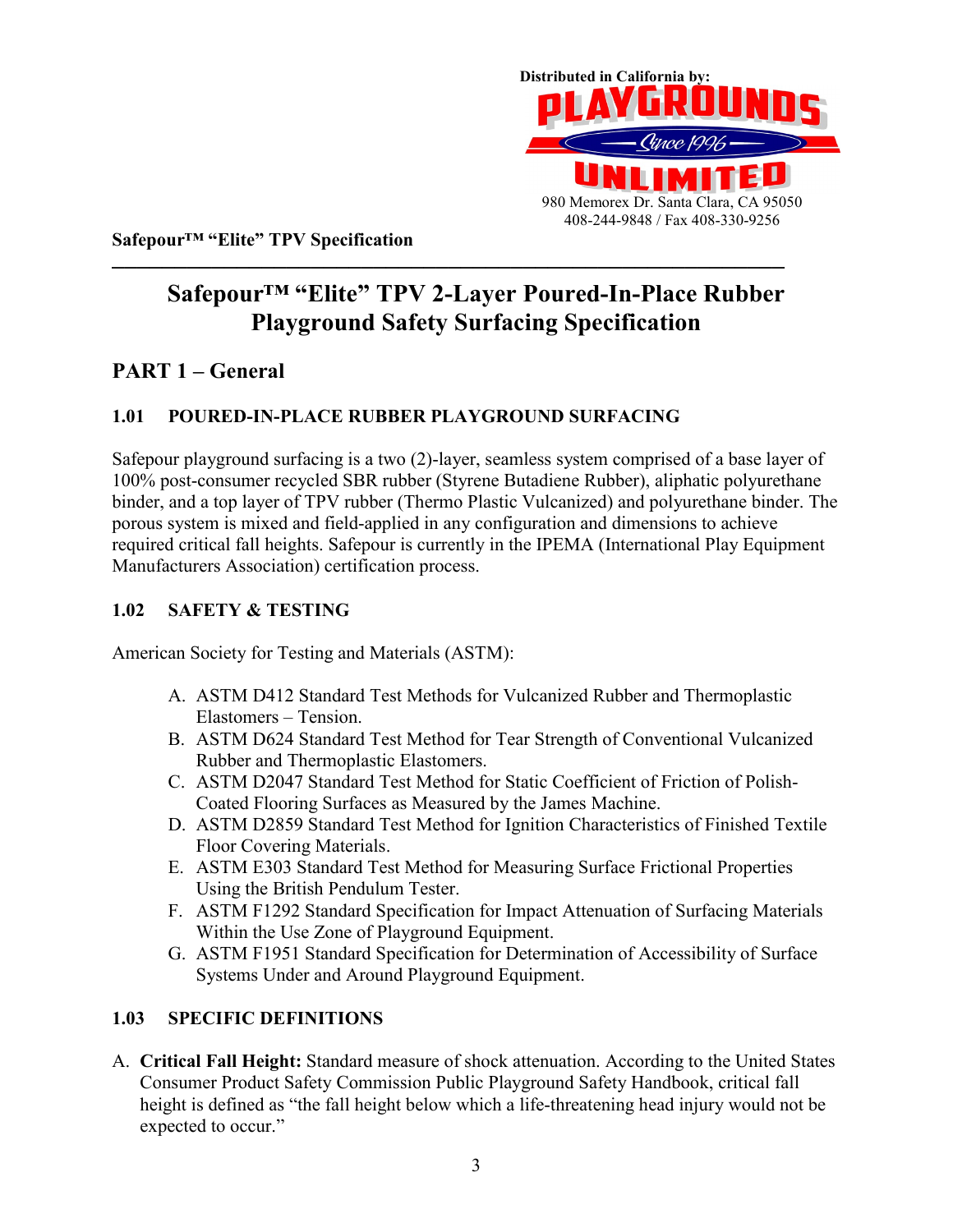B. **Fall Height:** According to the United States Consumer Product Safety Commission Public Playground Safety Handbook, fall height is defined as "the vertical distance between the highest designated play surface on a piece of equipment and the protective surfacing beneath it." The fall height of playground equipment should not exceed the critical height of the protective surfacing beneath it.

# **1.04 SYSTEM DESCRIPTION**

Provide a two (2)-layer SBR rubber, aliphatic polyurethane binder, and TPV rubber playground safety surfacing system which has been designed, manufactured, and installed to meet the following criteria:

# **Performance Requirements:**

- A. Shock attenuation (ASTM F1292) Gmax Less than 200
- B. Head Injury Criteria (HIC) Less than 1000
- C. Flammability (ASTM D2859): Pass.
- D. Tensile Strength (ASTM D412): 60 psi (413 kPa).
- E. Tear Resistance (ASTM D624): 140%.
- F. Water Permeability: 0.4 gal/yd2/second.
- G. Accessibility: Comply with requirements of ASTM F1951
- H. Dry Static Coefficient of Friction (ASTM D2047): 1.0.
- I. Wet Static Coefficient of Friction (ASTM D2047): 0.9.
- J. Dry Skid Resistance (ASTM E303): 89.
- K. Wet Skid Resistance (ASTM E303): 57.

# **1.05 APPROVALS**

Safepour Poured-in-Place Playground Rubber Safety Surfacing is currently in the IPEMA certification process. Contact manufacturer for information on approvals by major owners, agencies, and other industry entities.

Environmental Consideration: this system makes extensive use of post-consumer recycled tire rubber as a major component.

# **1.06 SUBMITTALS**

- A. **General:** Comply with submittal procedures. Submit listed submittals in accordance with conditions of the contract and the order processing procedures outlined in Playgrounds Unlimited's Control Assurance Manual.
- B. **Coordination Drawings:** Layout plans and elevations drawn to scale for the coordination of playground equipment with playground safety surface systems. Indicate playground equipment locations, use zones, fall heights, extent of protective surfacing, depths of material, critical heights, sub-base materials, hardware, edge details, and drainage.
- C. **For Each Playground Poured-in-Place System:** Include materials, cross sections, drainage, installation, penetration details, and edge termination.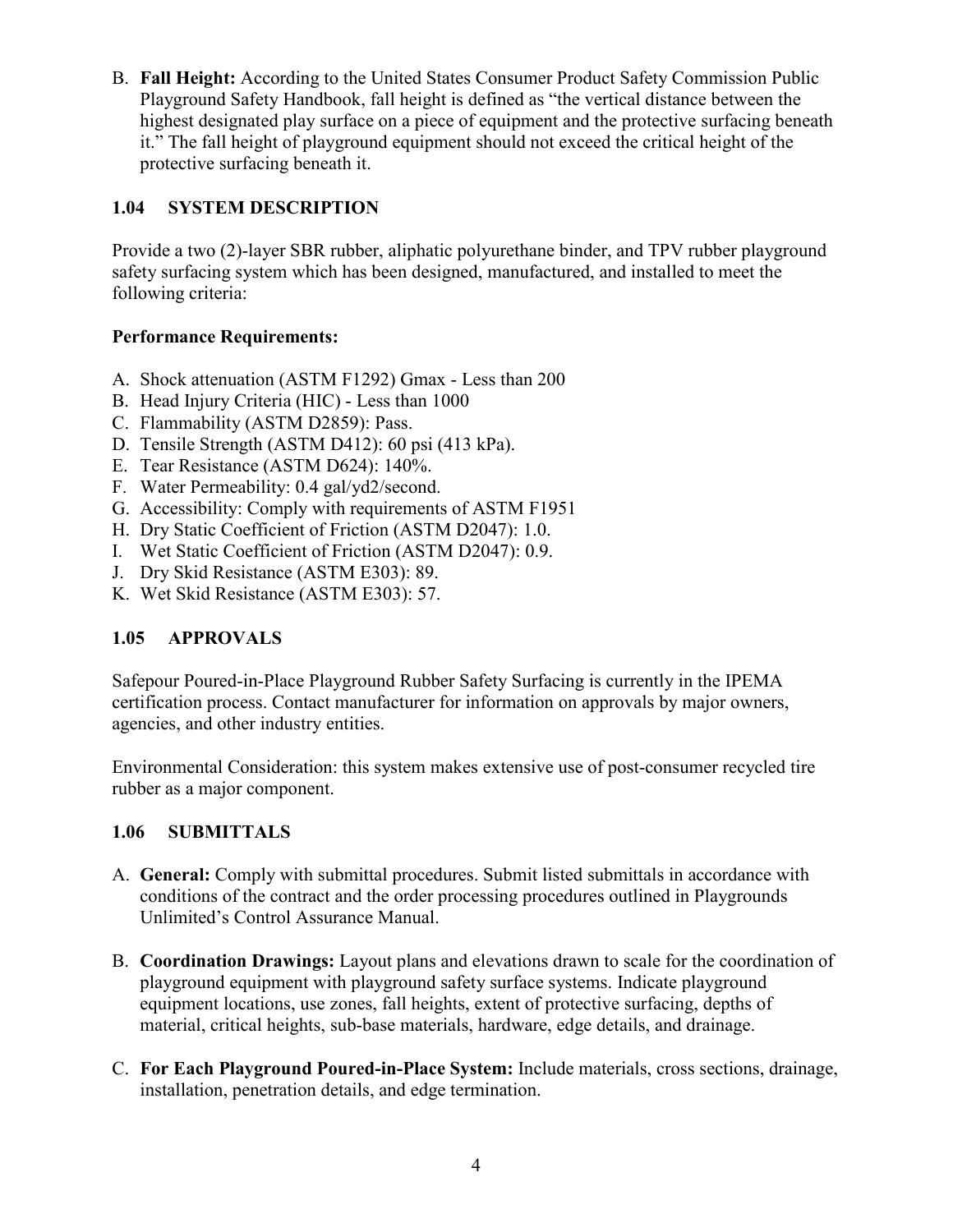- D. **Color Samples for Initial Selection:** Manufacturer's color charts and/or samples indicating the full range of colors are available. Premium and custom color combinations may have extended lead times as long as 8- to 12-weeks.
- E. **Product Data:** Submit manufacturer's product data and installation instructions, including cleaning and preventative maintenance instructions. Include a list of materials and components to be installed as part of the system (by weight, volume, and recommended coverage as applicable), manufacturer's name, shipment date, storage requirements, and chemical composition.
- F. **Verification Samples:** Submit manufacturer's standard verification samples of 9" x 9" minimum.
- G. **Quality Assurance/Control Submittals:** Submit the following:
	- 1. Certificate of qualifications of the surfacing installer.
	- 2. As applicable, project references, including contact information, where products similar to those specified are installed and have been in successful service for a minimum period of five (5) years. Date of installation and any service or maintenance to be noted.
	- 3. A signed statement attesting the surfacing meets the requirements of ASTM F1292 for a head-first fall from the highest accessible portion of the installed play equipment. The impact attenuating qualities of the surfacing system shall not be diminished in the surface areas covering hardware. The statement shall include the name and project location, the manufacturer/installer's name, address, phone number, and testing data as applicable (testing company, date of testing, test results).

# H. **Closeout Submittals:** Submit the following:

- 1. Warranty documents specified herein.
- 2. Maintenance documents specified herein.
- 3. Certificate of Insurance document(s) shall be provided by the Poured-in-Place Safety Surfacing System manufacturer, covering both product and general liability of not less than \$1,000,000. The issuing underwriter shall be AA rated or better.

# **1.07 QUALITY ASSURANCE**

- A. Utilize the manufacturer's installation crew that has been trained and certified, and has experience with other projects of the same scope and scale of the work described.
- B. Safepour is currently in the IPEMA certification process.

# **1.08 DELIVERY & STORAGE**

- A. Deliver materials in manufacturer's original, unopened, undamaged containers with identification labels intact.
- B. Store materials in a clean, dry location, protected from weather and deterioration, exposure to harmful environmental conditions, and at a minimum temperature of 40 degrees F and a maximum temperature of 90 degrees F. Comply with any other manufacturer's written instructions for temperature requirements for storage.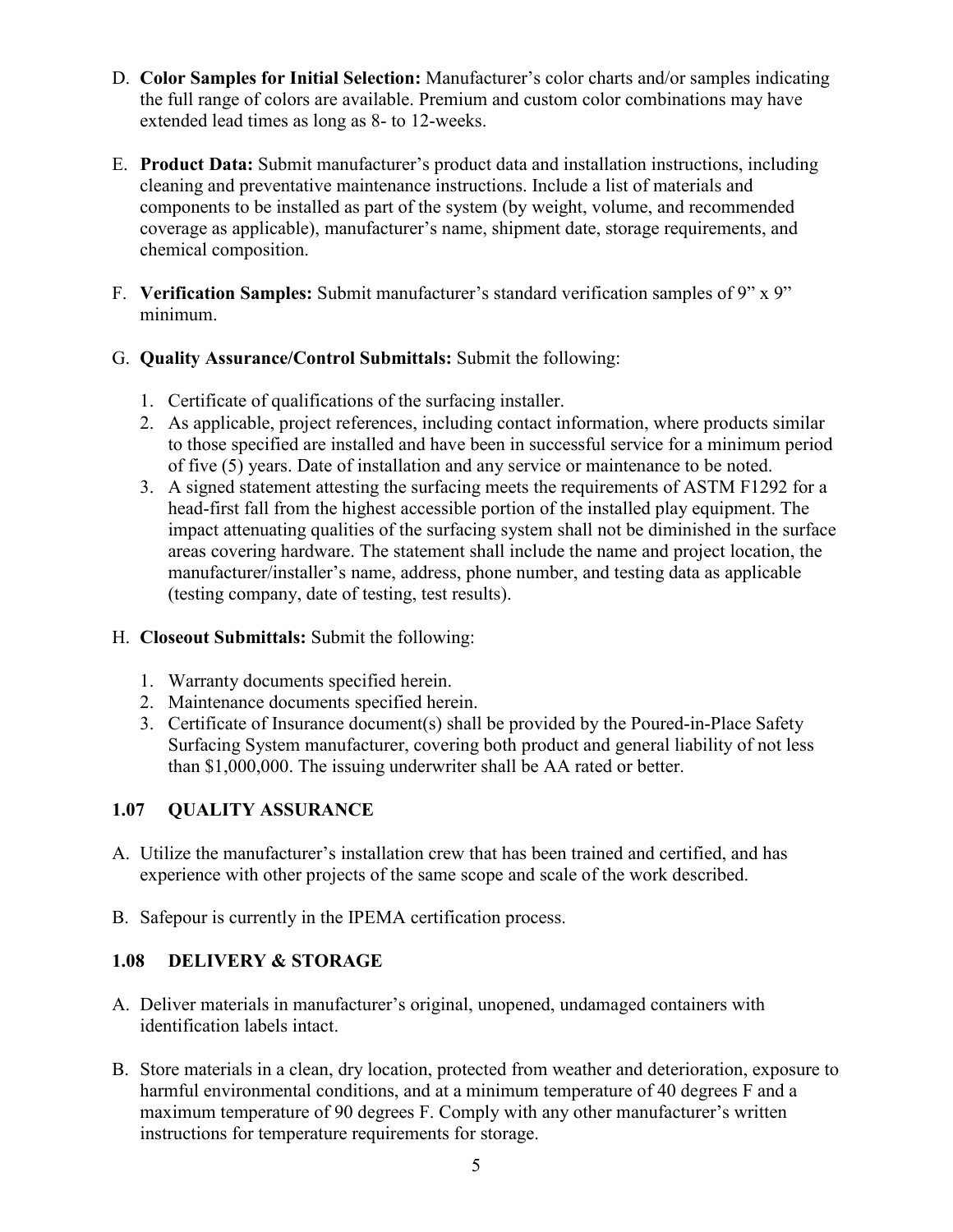#### **1.09 PROJECT SITE CONDITIONS**

- A. Install surfacing on a dry sub-surface with no prospect of rain within the initial drying period, and within 40 degrees F and 90 degrees F.
- B. There are three (3) sub-base applications acceptable for Safepour poured-in-place applications:
	- Installations may be performed over concrete with a minimum of seven (7) days cure time and as much as 30 days dependent on conditions and temperature.
	- Installations may be performed over fully-cured (30 days) asphalt.
	- Installations may be performed over 95% crushed aggregate/stone base, typical thickness of 4- to 6-inches to allow for proper compaction rates. Also refer to the *"Crushed Stone Base Preparation for Poured-in-Place Playground Surface Installations"* document for additional construction guidelines.

# **1.10 LIMITATIONS**

Some chemicals may cause damage to the playground surface and should be avoided. These include disinfectants, concentrated chlorine bleach, gasoline, diesel fuel, hydraulic and lubricating oils, acids, and organic solvents.

Though not commonly used in water play areas, pool surrounds, and similar applications, dissolved minerals and other chemicals (hydrochlorides) may cause surface discoloration over time. This condition, should it occur, is not considered to be a product failure.

# **1.11 MAINTENANCE**

Hose off the entire playground surface to remove food, drink, sand, dirt, and loose debris. A pressure washer may be used at a setting not exceed 1500 psi (10 MPa) pressure. Do not place the spray nozzle closer than 12 inches to the surface. Repeat the process on an as needed basis. While the surface is still damp from hosing, apply a mixture of a mild household or commercial detergent and water using a garden pump sprayer to an area approximately 4-foot x 4-foot in size. Be sure to follow directions for use on the cleaner you choose from your local supplier. Scrub thoroughly using a 10-inch medium bassine bristle scrub brush. Repeat this process until the entire surface has been completely and thoroughly cleaned or as necessary on heavily stained areas. Once the entire surface has been cleaned, rinse thoroughly using a garden hose with spray nozzle attachment. Dependent on the use of the product: high versus low traffic, natural wear and tear, and exposure to elements, it is recommended to increase longevity and performance of the surfacing to reseal the pad with Safepour polyurethane following the cleaning process above a minimum of every two (2) years

Should additional maintenance recommendations be necessary, refer to the *"Poured-in-Place Preventative Maintenance Guidelines"* or contact Playgrounds Unlimited. Also refer to the project contract document for any further conditions or project warranty provisions.

Adherence to all of the above requirements will ensure maximum longevity and help maintain the original appearance of the Safepour Elite TPV surface. Failure to read and follow instructions explicitly will result in damage to the surface and termination of the Safepour Elite TPV warranty.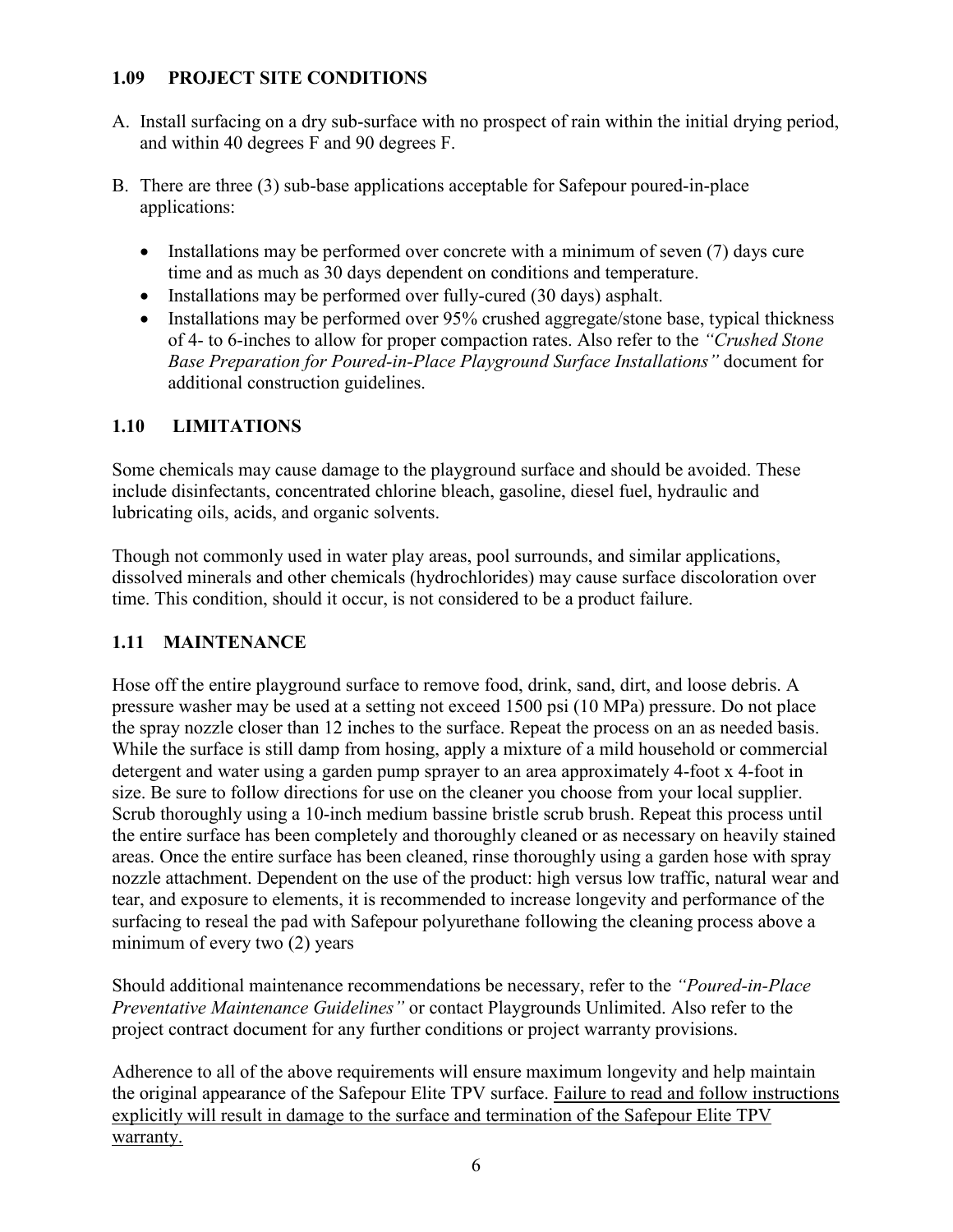### **1.12 WARRANTY**

The playground surface shall be guaranteed against defects in product quality and material for a period of no less than seven (7) years from the date of completion of the work. See also specifier contract documents. Ordinary wear and tear, abuse, or neglect will be excepted. Warranty coverage is provided by Playgrounds Unlimited. Maintenance requirements must be maintained for the duration of the warranty period. Proper drainage is critical to the longevity of the Safepour surfacing system. Inadequate drainage will cause premature breakdown of the poured system in affected areas and void the warranty.

### **1.13 TECHNICAL SERVICES**

For technical assistance in California, contact Playgrounds Unlimited at 408-244-9848.

# **PART 2 – PRODUCTS**

The playground surface shall consist of synthetic materials meeting the requirements of this Specification. Proprietary products/systems; poured-in-place playground safety surfacing system, including the following:

#### **2.01 BASE LAYER**

- A. Safepour Primer: Polyurethane.
- B. SBR (Styrene Butadiene Rubber) Color: Black.
- C. Safepour Poured-In-Place Base: Blend strand 100% recycled SBR (Styrene Butadiene Rubber) and polyurethane to the proper ratios based on weight: 86% SBR rubber and 14% polyurethane (as divided by total combined weight) or (16+% when urethane divided by SBR weight).
- D. Base Thickness: May vary as determined by the fall height of the play equipment and as required to meet ASTM F1292 requirements for critical fall height. Base thickness for fall height as follows:  $4' = 1.25$ ",  $5' = 2.0$ ",  $6' = 2.5$ ",  $7' = 2.5$ ",  $8' = 3.0$ ",  $9' = 3.5$ ",  $10' = 4$ ",  $11' = 4.5$ ", 12'=5.0." \*\*\*ADD **.5" Top Coat** for Total System Thickness.

#### **2.02 TOP LAYER**

- A. Safepour Primer: Polyurethane.
- B. Safepour TPV (Thermo Plastic Vulcanized) rubber; offered in two (2) sizes: "Standard"  $1 - 4$  mm and "Small"  $.5 - 1.5$  mm.
- C. Colors: RH01 Standard Red, RH02 Bright Red, RH40 Mustard, RH30 Beige, RH41 Bright Yellow, RH11 Bright Green, RH10 Standard Green, RH12 Dark Green, RH26 Teal, RH22 Light Blue, RH20 Standard Blue, RH23 Azure Blue, RH21 Purple, RH31 Cream, RH32 Brown, RH65 Light Gray, RH60 Dark Gray, RH61 Medium Gray. Custom colors combinations available (specify).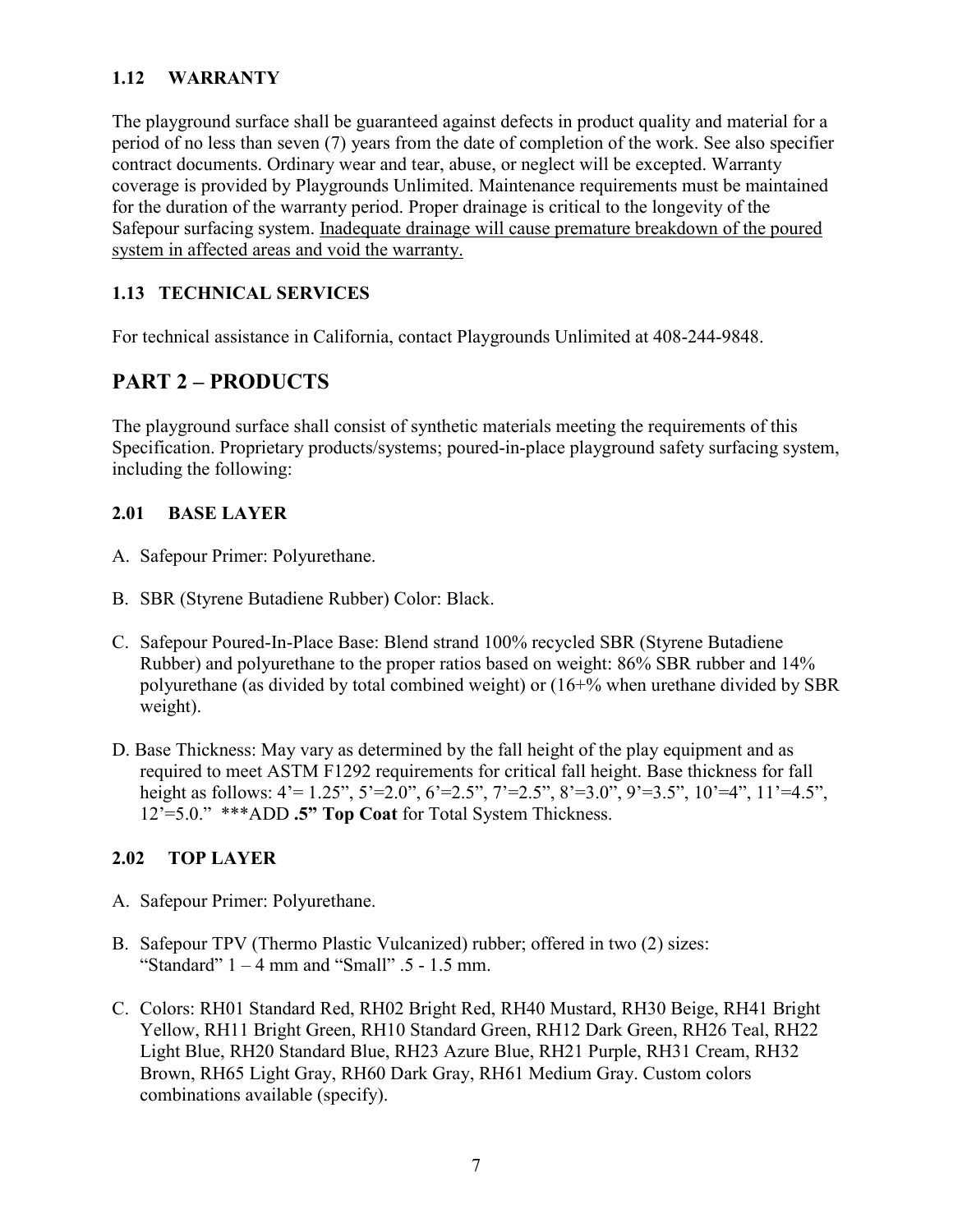- D. Safepour Poured-In-Place Top: Blend of TPV and polyurethane. 82% rubber and 18% polyurethane (as divided by total combined weight) or (22+% when urethane weight divided by TPV weight).
- E. Nominal thickness of TPV top layer 0.5", with a minimum 0.325" and a maximum 0.625".
- F. System Total Thickness: Thickness may vary by design, however; the fall height of the play equipment should not exceed the critical height of the protective surfacing beneath it as required to meet ASTM F1292 test standards for Gmax and HIC. Total thickness for fall height as follows: 4' Fall Height = Requires 2.0" Thickness,  $5'=2.5"$ ,  $6'=3.0"$ ,  $7'=3.0"$ ,  $8' = 3.5$ ",  $9' = 4$ ",  $10' = 4.5$ ",  $11' = 5.0$ ",  $12' = 5.5$ ."
- G. Top Layer Urethane is a proprietary formula Aliphatic UV stable polyurethane binder, which does not yellow from ultra violet exposure to create a vivid and durable finish. Consult manufacturer for more information.

### **2.03 PRODUCT SUBSTITUTIONS**

No substitutions are permitted. The Safepour system is a proprietary blend of materials combined with more than 20 years of experience and specific installation techniques.

# **PART 3 – EXECUTION**

Comply with the instructions and recommendations of the surfacing manufacturer.

#### **3.01 EXAMINATION**

- A. Verification of Site Conditions: Verify the substrate conditions are suitable for installation of the poured-in-place surfacing. Do not proceed with installation until unsuitable conditions are corrected.
- B. Drainage: Proper drainage is critical to the longevity of the Safepour surfacing system. Inadequate drainage will cause premature breakdown of the poured system in affected areas and void the warranty.

#### **3.02 PREPARATION**

- A. Existing Substrate Preparation: Remove any loose or delaminated material that would be deleterious to application of the new surface. Fill cracks in existing concrete with cementitious patching compound.
- B. Surface Preparation: Using a brush or short nap roller, apply primer to the substrate perimeter and any adjacent vertical barriers (such as playground equipment) that will contact the surfacing system at the rate of 300 ft2/gal.